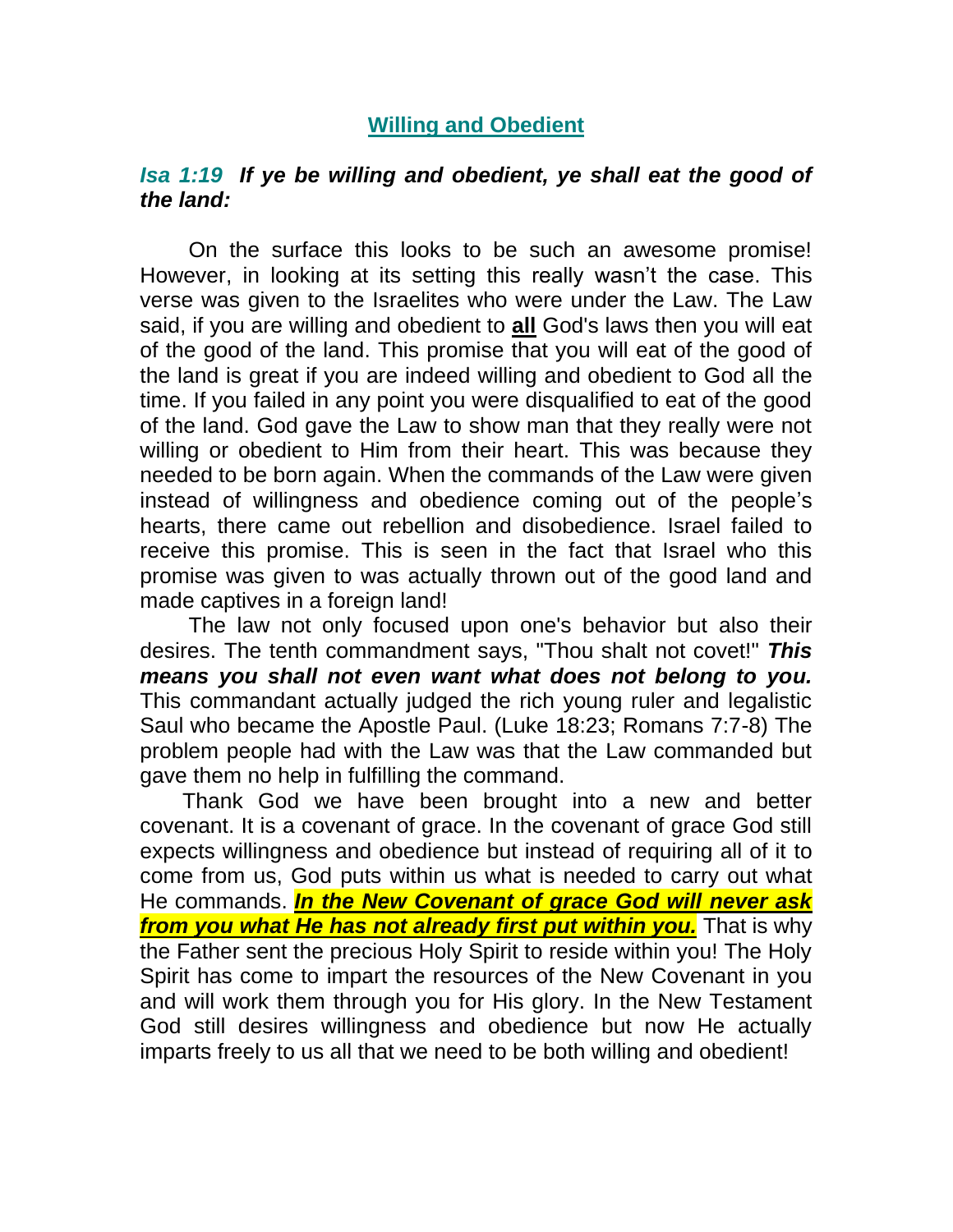**Php 2:12 And so, my dear friends, just as you have always obeyed, not only when I was with you but even more now that I am absent, continue to work out your salvation with fear and trembling.** 

**Php 2:13 For it is God who is** *producing in you both the desire and the ability* **to do what pleases him.** 

God still requires obedience from us but what is different from the Old to the New Testament is that God now is in us empowering us to obey! It is often possible to obey a command from a person or even God without being willing to do so. We might be afraid of the consequences of not obeying or we might just be doing it out a sense of obligation. This is not the kind of obedience God is looking for. Instead He is looking for whole hearted obedience!

 If God is expecting us to be willing to do what pleases Him when the truth is that we are not, then we would be up the creek without a paddle! This was the case in the Old Testament and which eventually led the people of Israel to rebel. It is hard to continue to obey when you do not want to! God knows our human make up and that we have the nature of the flesh that is unwilling to desire God or submit to Him. The flesh actually desires contrary to God! (Galatians 5:17) That is why He sent the Holy Spirit within us in order to impart His very own nature into our spirits. Now from our union with Christ in our hearts God has a beach head in order to impart into us not only the ability to obey Him but also a desire to do so! What grace! God is offering to work in us both **THE DESIRE** and **THE ABILITY** to do what pleases Him. I have found myself many times just not seemingly able to do what God wanted me to do. The Apostle Paul found himself with that predicament in Romans chapter 7. However, there are other times I have found myself not wanting what God wanted me to do and instead of wanting to do his will, I wanted to do the opposite of what God He wanted. Don't be so sanctimonious! You have been there too! If you find yourself in this position right now, do not be discouraged but rejoice because God's grace has a glorious answer for you. The question you need to ask yourself is not, "Am I willing or able to do God's will?" but rather, "Am I willing to be made willing and able to do God's will?" If you honestly say that you are not willing to be made willing then God will let you have your way and allow situations to arise that will cause you to be made willing to be willing. **Your new name will be Jonah Jr.!!** However, if you are willing to be made